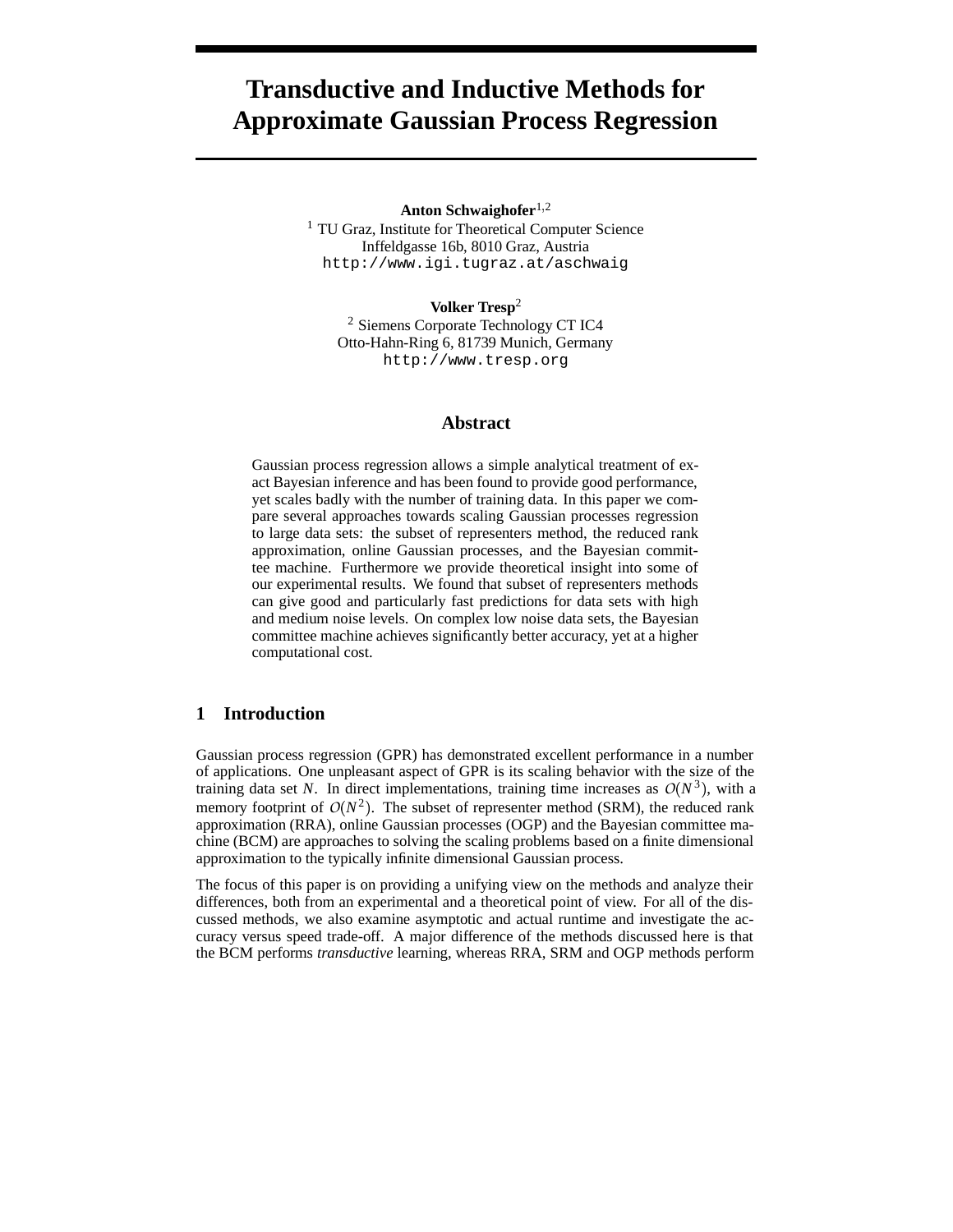*induction* style learning. By transduction<sup>1</sup> we mean that a particular method computes a test set dependent model, i.e. it exploits knowledge about the *location of the test data* in its approximation. As a consequence, the BCM approximation is calculated when the inputs to the test data are known. In contrast, inductive methods (RRA, OGP, SRM) build a model solely on basis of information from the training data.

In Sec. 1.1 we will briefly introduce Gaussian process regression (GPR). Sec. 2 presents the various inductive approaches to scaling GPR to large data, Sec. 3 follows with transductive approaches. In Sec. 4 we give an experimental comparison of all methods and an analysis of the results. Conclusions are given in Sec. 5.

#### **1.1 Gaussian Process Regression**

We consider Gaussian process regression (GPR) on a set of training data  $\mathcal{D} = \{(\mathbf{x}_i, y_i)\}_{i=1}^N$ , where targets are generated from an unknown function *f* via  $y_i = f(\mathbf{x}_i) + e_i$  with independent Gaussian noise  $e_i$  of variance  $\sigma^2$ . We assume a Gaussian process prior on  $f(\mathbf{x}_i)$ , meaning that functional values  $f(\mathbf{x}_i)$  on points  $\{\mathbf{x}_i\}_{i=1}^N$  are jointly Gaussian distributed, with zero mean and covariance matrix (or Gram matrix)  $K^N$ .  $K^N$  itself is given by the kernel (or covariance) function  $k(\cdot, \cdot)$ ,  $\cdot$ , with  $K_{ij}^N = k(\mathbf{x}_i, \mathbf{x}_j)$ .

The Bayes optimal estimator  $\hat{f}(x) = E(f(x)|\mathcal{D})$  takes on the form of a weighted combination of kernel functions [4] on training points  $\mathbf{x}_i$ 

$$
\hat{f}(\mathbf{x}) = \sum_{i=1}^{N} w_i k(\mathbf{x}, \mathbf{x}_i).
$$
 (1)

The weight vector  $\mathbf{w} = (w_1, \dots, w_N)^\top$  is the solution to the system of linear equations

$$
(K^N + \sigma^2 \mathbf{1})\mathbf{w} = \mathbf{y} \tag{2}
$$

where 1 denotes a unit matrix and  $y = (y_1, \ldots, y_N)^\top$ . Mean and covariance of the GP prediction  $f^*$  on a set of test points  $x_1^*, \ldots, x_T^*$  can be written conveniently as

$$
E(\mathbf{f}^*|\mathcal{D}) = K^{*N}\mathbf{w} \text{ and } \text{cov}(\mathbf{f}^*|\mathcal{D}) = K^* - K^{*N}(K^N + \sigma^2 \mathbf{1})^{-1}(K^{*N})^\top
$$
(3)

with  $K_{ij}^{*N} = k(\mathbf{x}_i^*, \mathbf{x}_j)$ . Eq. (2) shows clearly what problem we may expect with large training data sets: The solution to a system of *N* linear equations requires  $O(N^3)$  operations, and the size of the Gram matrix  $K^N$  may easily exceed the memory capacity of an average work station.

## **2 Inductive Methods for Approximate GPR**

## **2.1 Reduced Rank Approximation (RRA)**

Reduced rank approximations focus on ways of efficiently solving the system of linear equations Eq. (2), by replacing the kernel matrix  $K^N$  with some approximation  $\tilde{K}^N$ .

Williams and Seeger [12] use the Nyström method to calculate an approximation to the first *B* eigenvalues and eigenvectors of  $K<sup>N</sup>$ . Essentially, the Nyström method performs an eigendecomposition of the  $B \times B$  covariance matrix  $K^B$ , obtained from a set of *B* basis points selected at random out of the training data. Based on the eigendecomposition of  $K^B$ ,

<sup>&</sup>lt;sup>1</sup>Originally, the differences between transductive and inductive learning where pointed out in statistical learning theory [10]. Inductive methods minimize the expected loss over all possible test sets, whereas transductive methods minimize the expected loss for one particular test set.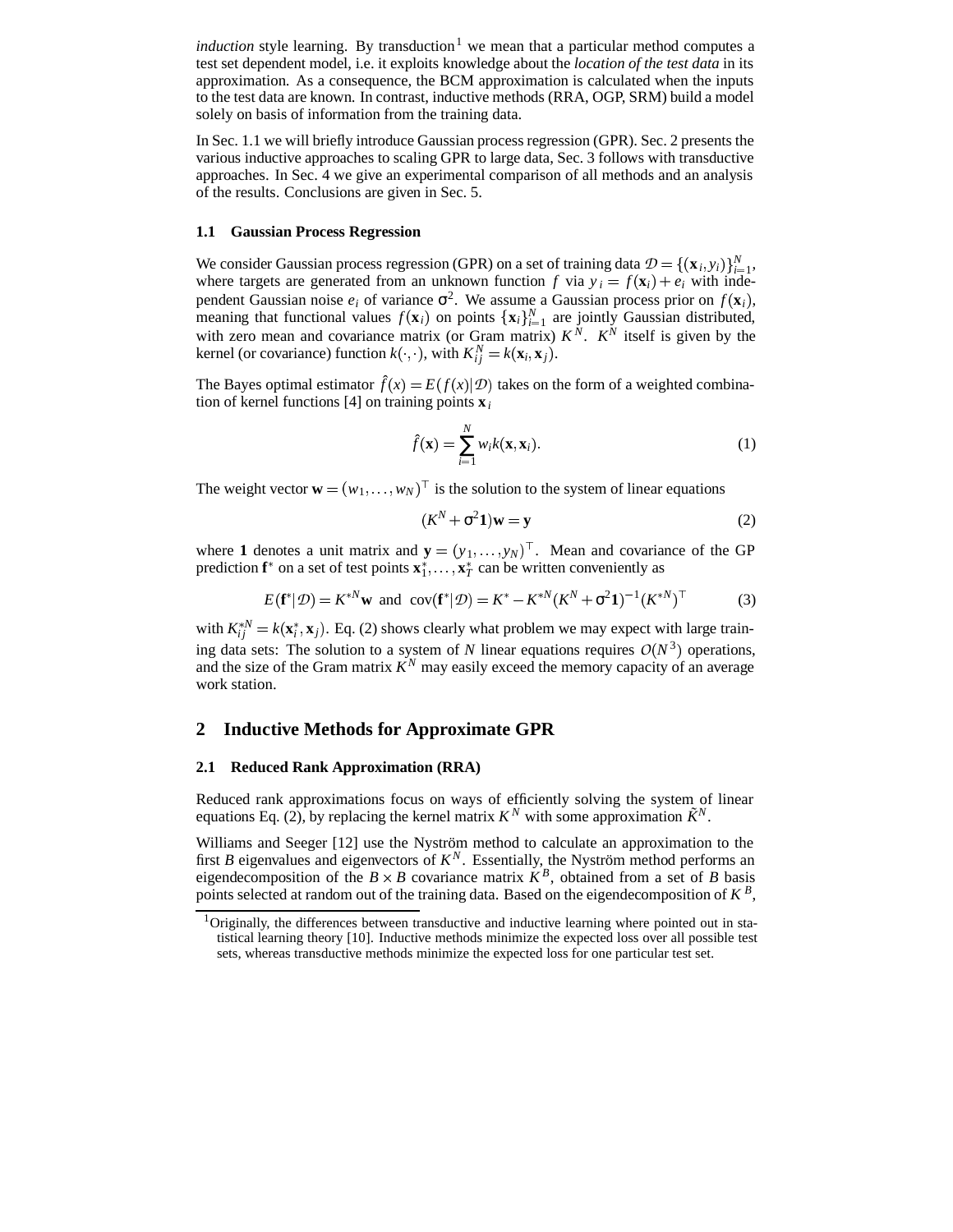one can compute approximate eigenvalues and eigenvectors of  $K^N$ . In a special case, this reduces to

$$
K^N \approx \tilde{K}^N = K^{NB} (K^B)^{-1} (K^{NB})^\top.
$$
 (4)

where  $K^B$  is the kernel matrix for the set of basis points, and  $K^{NB}$  is the matrix of kernel evaluations between training and basis points. Subsequently, this can be used to obtain an approximate solution  $\tilde{\mathbf{w}}$  of Eq. (1) via matrix inversion lemma in  $O(NB^2)$  instead of  $O(N^3)$ .

#### **2.2 Subset of Representers Method (SRM)**

Subset of representers methods replace Eq. (1) by a linear combination of kernel functions on a set of *B* basis points, leading to an approximate predictor

$$
\tilde{f}(\mathbf{x}) = \sum_{i=1}^{B} \beta_i k(\mathbf{x}, \mathbf{x}_i)
$$
\n(5)

with an optimal weight vector

$$
\beta = (\sigma^2 K^B + (K^{NB})^\top K^{NB})^{-1} (K^{NB})^\top \mathbf{y}.
$$
 (6)

Note that Eq. (5) becomes exact if the kernel function allows a decomposition of the form  $k(\mathbf{x}_i, \mathbf{x}_j) = \hat{K}^{i, B}(K^B)^{-1}(K^{j, B})^{\top}.$ 

In practical implementation, one may expect different performance depending on the choice of the *B* basis points  $\mathbf{x}_1, \ldots, \mathbf{x}_B$ . Different approaches for basis selection have been used in literature, we will discuss them in turn.

Obviously, one may select the basis points at random (SRM Random) out of the training set. While this produces no computational overhead, the prediction outcome may be suboptimal.

In the sparse greedy matrix approximation (SRM SGMA, [6]) a subset of *B* basis kernel functions is selected such that all kernel functions on the training data can be well approximated by linear combinations of the selected basis kernels<sup>2</sup>. If proximity in the associated reproducing kernel Hilbert space (RKHS) is chosen as the approximation criterion, the optimal linear combination (for a given basis set) can be computed analytically. Smola and Schölkopf [6] introduce a greedy algorithm that finds a near optimal set of basis functions, where the algorithm has the same asymptotic complexity  $O(NB^2)$  as the SRM Random method.

Whereas the SGMA basis selection focuses only on the representation power of kernel functions, one can also design a basis selection scheme that takes into account the full likelihood model of the Gaussian process. The underlying idea of the greedy posterior approximation algorithm (SRM PostApp, [7]) is to compare the log posterior of the subset of representers method and the full Gaussian process log posterior. One thus can select basis functions in such a fashion that the SRM log posterior best approximates  $3$  the full GP log posterior, while keeping the total number of basis functions *B* minimal. As for the case of SGMA, this algorithm can be formulated such that its asymptotic computational complexity is  $O(NB^2)$ , where *B* is the total number of basis functions selected.

#### **2.3 Online Gaussian Processes**

Csató and Opper [2] present an online learning scheme that focuses on a sparse model of the posterior process that arises from combining a Gaussian process prior with a general

 $2$ This method was not developed particularly for GPR, yet we expect this basis selection scheme to be superior to a purely random choice.

<sup>&</sup>lt;sup>3</sup>However, Rasmussen [5] noted that Smola and Bartlett [7] falsely assume that the additive constant terms in the log likelihood remain constant during basis selection.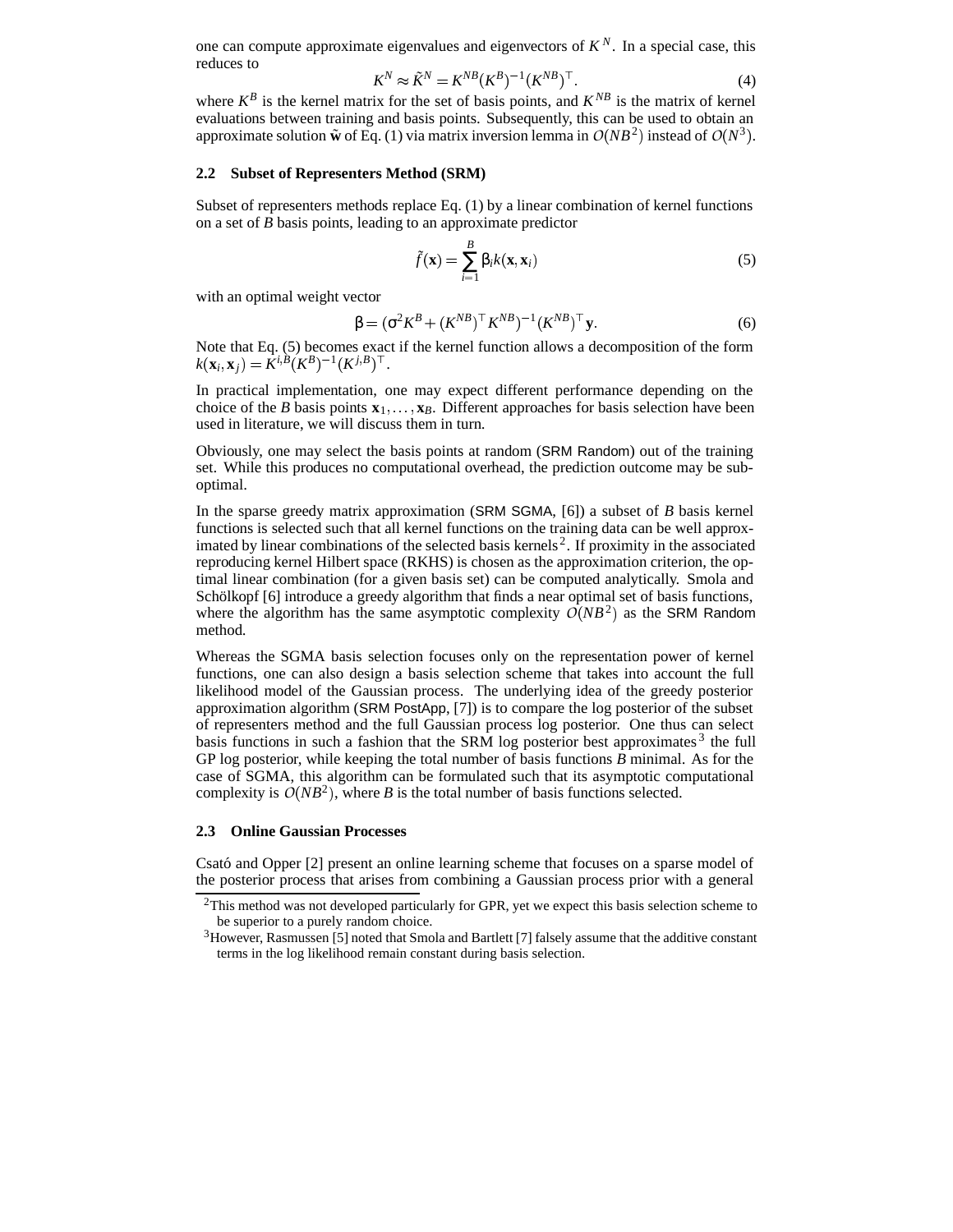likelihood model of data. The posterior process is assumed to be Gaussian and is modeled by a set of basis vectors. Upon arrival of a new data point, the updated (possibly non-Gaussian) posterior process is being projected to the closest (in a KL-divergence sense) Gaussian posterior. If this projection induces an error above a certain threshold, the newly arrived data point will be included in the set of basis vectors. Similarly, basis vectors with minimum contribution to the posterior process may be removed from the basis set.

## **3 Transductive Methods for Approximate GPR**

In order to derive a transductive kernel classifier, we rewrite the Bayes optimal prediction Eq. (3) as follows:

$$
E(\mathbf{f}^*|\mathcal{D}) = K^* \left[ K^* + K^{*N} \text{cov}(\mathbf{y}|\mathbf{f}^*)^{-1} (K^{*N})^\top \right]^{-1} K^{*N} \text{cov}(\mathbf{y}|\mathbf{f}^*)^{-1} \mathbf{y}.
$$
 (7)

Here,  $cov(\mathbf{y}|\mathbf{f}^*)$  is the covariance obtained when predicting training observations **y** given the functional values  $f^*$  at the test points:

$$
cov(\mathbf{y}|\mathbf{f}^*) = K^N + \sigma^2 \mathbf{1} - (K^{*N})^\top (K^*)^{-1} K^{*N}
$$
 (8)

Mind that this matrix can be written down without actual knowledge of **f** .

Examining Eq. (7) reveals that the Bayes optimal prediction of Eq. (3) can be expressed as a weighted sum of kernel functions on test points. In Eq. (7), the term  $cov(y|f^*)^{-1}y$  gives a weighting of training observations **y**: Training points which cannot be predicted well from the functional values of the test points are given a lower weight. Data points which are "closer" to the test points (in the sense that they can be predicted better) obtain a higher weight than data which are remote from the test points.

Eq. (7) still involves the inversion of the  $N \times N$  matrix  $cov(y|f^*)^{-1}$  and thus does not make a practical method. By using different approximations for  $cov(y|f^*)^{-1}$ , we obtain different transductive methods, which we shall discuss in the next sections.

Note that in a Bayesian framework, transductive and inductive methods are equivalent, if we consider matching models (the true model for the data is in the family of models we consider for learning). Large data sets reveal more of the structure of the true model, but for computational reasons, we may have to limit ourselves to models with lower complexity. In this case, transductive methods allow us to focus on the actual region of interest, i.e. we can build models that are particularly accurate in the region where the test data lies.

## **3.1 Transductive SRM**

For large sets of test data, we may assume  $cov(y|f^*)$  to be a diagonal matrix  $cov(y|f^*) \approx$ σ <sup>2</sup>**1**, meaning that test values **f** allow a perfect prediction of training observations (up to noise). With this approximation, Eq. (7) reduces to the prediction of a subset of representers method (see Sec. 2.2) where the test points are used as the set of basis points (SRM Trans).

## **3.2 Bayesian Committee Machine (BCM)**

For a smaller number of test data, assuming a diagonal matrix for  $cov(y|f^*)$  (as for the transductive SRM method) seems unreasonable. Instead, we can use the less stringent assumption of  $cov(y|f^*)$  being block diagonal. After some matrix manipulations, we obtain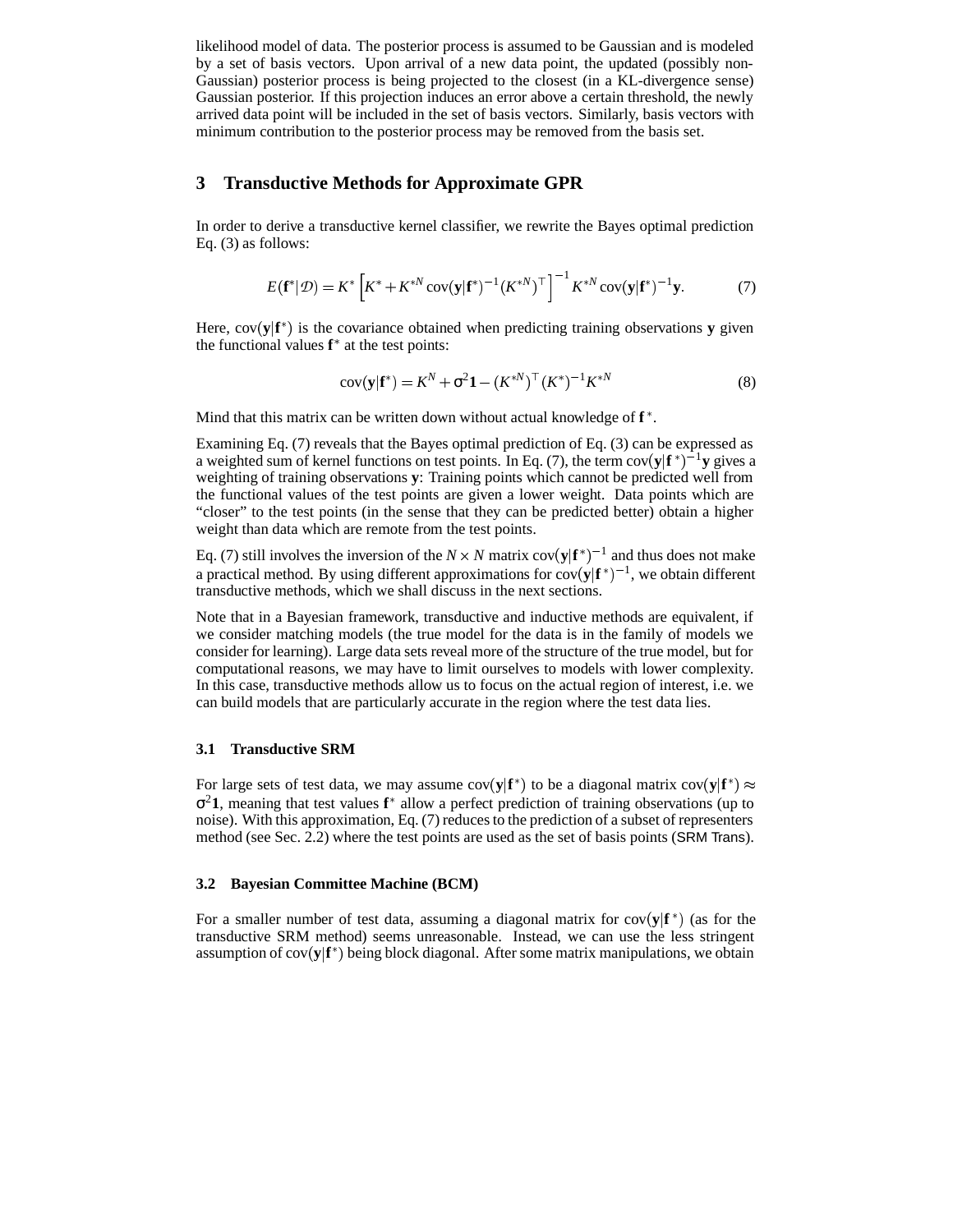the following approximation for Eq.  $(7)$  with block diagonal cov $(y|f^*)$ :

$$
\hat{E}(\mathbf{f}^*|\mathcal{D}) = C^{-1} \sum_{i=1}^M \text{cov}(\mathbf{f}^*|\mathcal{D}^i)^{-1} E(\mathbf{f}^*|\mathcal{D}^i)
$$
\n(9)

$$
C = \widehat{\text{cov}}(\mathbf{f}^*|\mathcal{D})^{-1} = -(M-1)(K^*)^{-1} + \sum_{i=1}^M \text{cov}(\mathbf{f}^*|\mathcal{D}^i)^{-1}.
$$
 (10)

This is equivalent to the Bayesian committee machine (BCM) approach [8]. In the BCM, the training data  $\mathcal D$  are partitioned into M disjoint sets  $\mathcal D^1, \ldots, \tilde{\mathcal D^M}$  of approximately same size ("modules"), and *M* GPR predictors are trained on these subsets. In the prediction stage, the BCM calculates the unknown responses  $f^*$  at a set of test points  $x_1^* \dots x_T^*$  at once. The prediction  $E(\mathbf{f}^* | \mathcal{D}^i)$  of GPR module *i* is weighted by the inverse covariance of its prediction. An intuitively appealing effect of this weighting scheme is that modules which are uncertain about their predictions are automatically weighted less than modules that are certain about their predictions.

Very good results were obtained with the BCM with random partitioning [8] into subsets  $\mathcal{D}^i$ . The block diagonal approximation of cov(y|f<sup>\*</sup>) becomes particularly accurate, if each  $\mathcal{D}^i$  contains data that is spatially separated from other training data. This can be achieved by pre-processing the training data with a simple *k*-means clustering algorithm, resulting in an often drastic reduction of the BCM's error rates. In this article, we always use the BCM with clustered data.

## **4 Experimental Comparison**

In this section we will present an evaluation of the different approximation methods discussed in Sec. 2 and 3 on four data sets. In the ABALONE data set [1] with 4177 examples, the goal is to predict the age of Abalones based on 8 inputs. The KIN8NM data set  $4$  represents the forward dynamics of an 8 link all-revolute robot arm, based on 8192 examples. The goal is to predict the distance of the end-effector from a target, given the twist angles of the 8 links as features. KIN40K represents the same task, yet has a lower noise level than KIN8NM and contains 40  000 examples. Data set ART with 50000 examples was used extensively in [8] and describes a nonlinear map with 5 inputs with a small amount of additive Gaussian noise.

For all data sets, we used a squared exponential kernel of the form  $k(\mathbf{x}_i, \mathbf{x}_j)$  $\exp\left(-\frac{1}{2d^2}||\mathbf{x}_i - \mathbf{x}_j||^2\right)$ , where the kernel parameter *d* was optimized individually for each method. To allow a fair comparison, the subset selection methods SRM SGMA and SRM PostApp were forced to select a given number *B* of basis functions (instead of using the stopping criteria proposed by the authors of the respective methods). Thus, all methods form their predictions as a linear combination of exactly *B* basis functions.

Table 1 shows the average remaining variance<sup>5</sup> in a 10-fold cross validation procedure on all data sets. For each of the methods, we have run experiments with different kernel width *d*. In Table 1 we list only the results obtained with optimal *d* for each method.

On the ABALONE data set (very high level of noise), all of the tested methods achieved almost identical performance, both with  $B = 200$  and  $B = 1000$  basis functions. For all other data sets, significant performance differences were observed. Out of the inductive

<sup>4</sup>From the DELVE archive http://www.cs.toronto.edu/˜delve/

<sup>&</sup>lt;sup>5</sup> remaining variance  $= 100 \times \frac{MSE_{\text{model}}}{MSE_{\text{mean}}}$ , where  $MSE_{\text{mean}}$  is the MSE obtained from using the mean of training targets as the prediction for all test data. This gives a measure of performance that is independent of data scaling.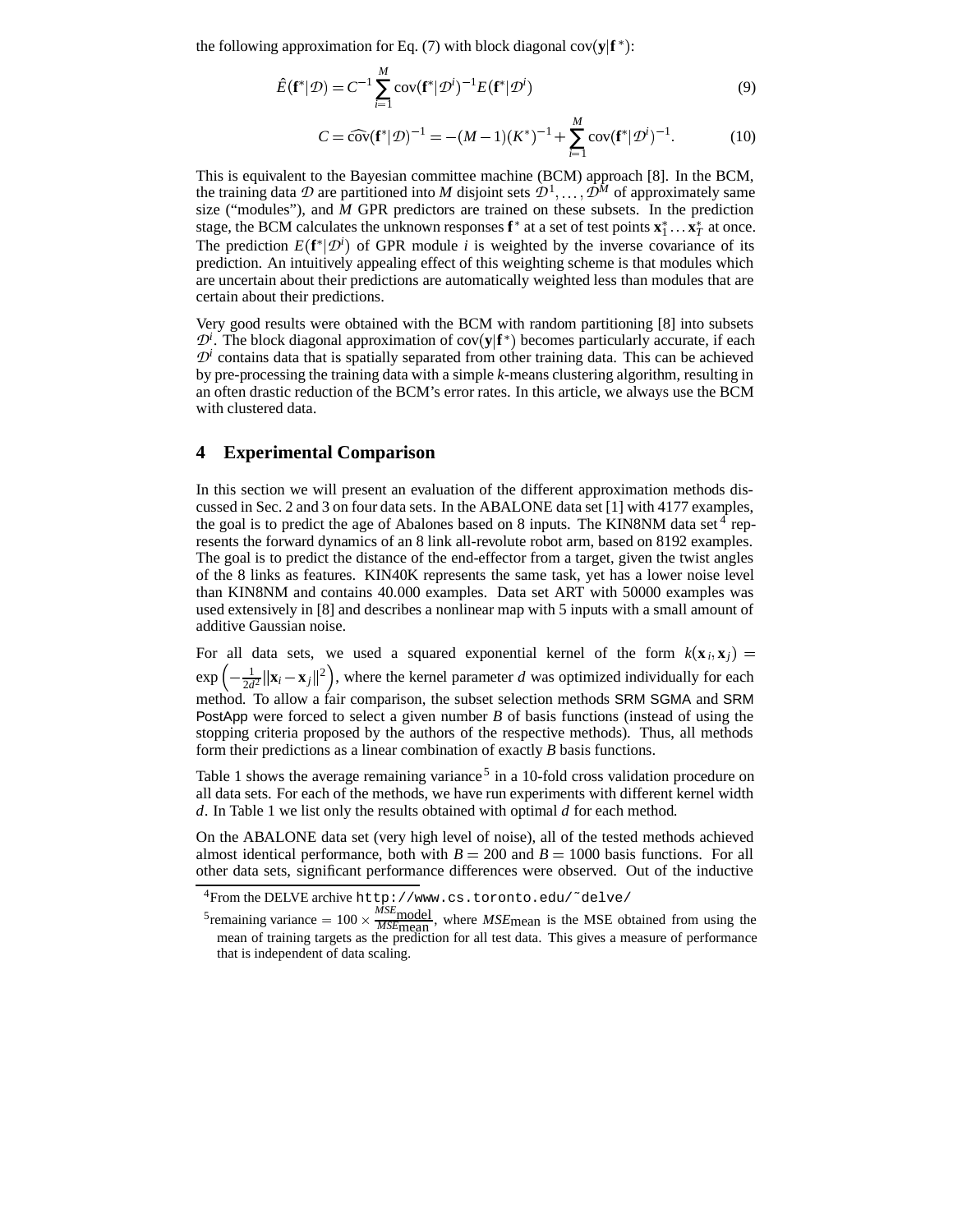|                    | Abalone |       | <b>KIN8NM</b> |      | KIN40K |      | ART  |      |
|--------------------|---------|-------|---------------|------|--------|------|------|------|
| Method             | 200     | 1000  | 200           | 1000 | 200    | 1000 | 200  | 1000 |
| <b>SRM PostApp</b> | 42.81   | 42.81 | 13.79         | 7.84 | 9.49   | 2.36 | 3.91 | 1.12 |
| <b>SRM SGMA</b>    | 42.83   | 42.81 | 21.84         | 8.70 | 18.32  | 4.25 | 5.62 | 1.79 |
| <b>SRM Random</b>  | 42.86   | 42.82 | 22.34         | 9.01 | 18.77  | 4.39 | 5.87 | 1.79 |
| RRA Nyström        | 42.98   | 41.10 | N/A           | N/A  | N/A    | N/A  | N/A  | N/A  |
| Online GP          | 42.87   | N/A   | 16.49         | N/A  | 10.36  | N/A  | 5.37 | N/A  |
| <b>BCM</b>         | 42.86   | 42.81 | 10.32         | 8.31 | 2.81   | 0.83 | 0.27 | 0.20 |
| <b>SRM Trans</b>   | 42.93   | 42.79 | 21.95         | 9.79 | 16.47  | 4.25 | 5.15 | 1.64 |

Table 1: Remaining variance, obtained with different GPR approximation methods on four data sets, with different number of basis functions selected (200 or 1000). Remaining variance is given in per cent, averaged over 10-fold cross validation. Marked in bold are results that are significantly better (with a significance level of 99% or above in a paired *t*-test) than any of the other methods

methods (SRM SGMA, SRM Random, SRM PostApp, RRA Nyström) best performance was always achieved with SRM PostApp. Using the results in a paired *t*-test showed that this was significant at a level of 99% or above. Online Gaussian processes<sup>6</sup> typically performed slightly worse than SRM PostApp. Furthermore, we observed certain problems with the RRA Nyström method. On all but the ABALONE data set, weights  $\tilde{w}$  took on values in the range of  $10<sup>3</sup>$  or above, leading to poor performance. For this reason, the results for RRA Nyström were omitted from Table 1. Further comments on these problems will be given in Sec. 4.2.

Comparing induction and transduction methods, we see that the BCM performs significantly better than any inductive method in most cases. Here, the average MSE obtained with the BCM was only a fraction (25-30%) of the average MSE of the best inductive method. By a paired *t*-test we confirmed that the BCM is significantly better than all other methods on the KIN40K and ART data sets, with significance level of 99% or above. On the KIN8NM data set (medium noise level) we observed a case where SRM PostApp performed best. We attribute this to the fact that k-means clustering was not able to find well separated clusters. This reduces the performance of the BCM, since the block diagonal approximation of Eq. (8) becomes less accurate (see Sec. 3.2). Mind that all transductive methods necessarily lose their advantage over inductive methods, when the allowed model complexity (that is, the number of basis functions) is increased.

We further noticed that, on the KIN40K and ART data sets, SRM Trans consistently outperformed SRM Random, despite of SRM Trans being the most simplistic transductive method. The difference in performance was only small, yet significant at a level of 99%.

As mentioned above, we did not make use of the stopping criterion proposed for the SRM PostApp method, namely the relative gap between SRM log posterior and the log posterior of the full Gaussian process model. In [7], the authors suggest that the gap is indicative of the generalization performance of the SRM model and use a gap of 2.5% in their experiments. In contrast, we did not observe any correlation between the gap and the generalization performance in our experiments. For example, selecting 200 basis points out of the KIN40K data set gave a gap of  $\approx 1\%$ , indicating a good fit. As shown in Table 1, a significantly better error was achieved with 1000 basis functions (giving a gap of  $\approx 3.5 \cdot 10^{-4}$ ). Thus, it remains open how one can automatically choose an appropriate basis set size *B*.

<sup>&</sup>lt;sup>6</sup>Due to the numerically demanding approximations, runtime of the OGP method for  $B = 1000$  is rather long. We thus only list results for  $B = 200$  basis functions.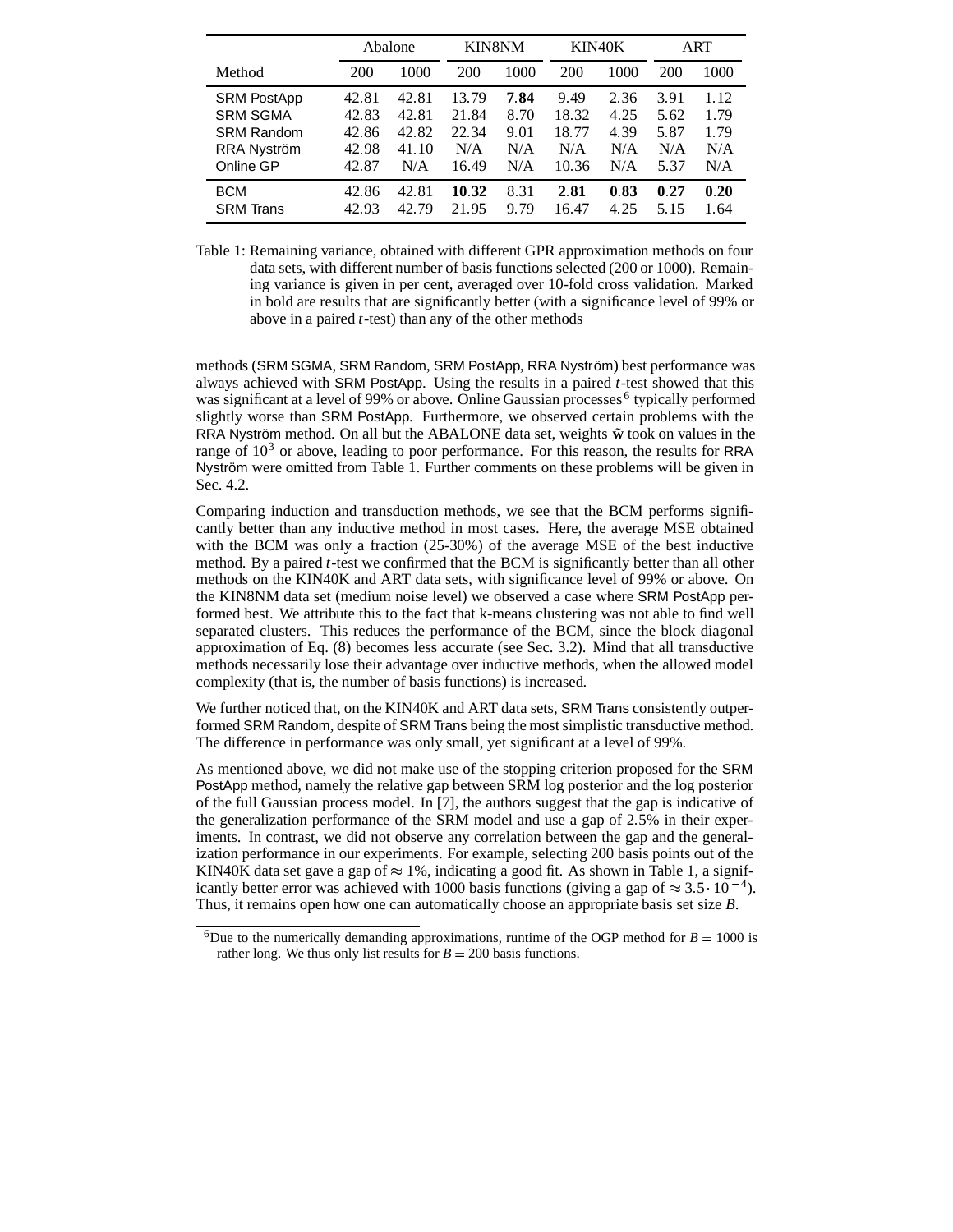|                    | Memory consumption |            | Computational cost | Runtime    |                     |
|--------------------|--------------------|------------|--------------------|------------|---------------------|
| Method             | Initialization     | Prediction | Initialization     | Prediction | KIN40K              |
| <b>Exact GPR</b>   | $O(N^2)$           | O(N)       | $O(N^3)$           | O(N)       | N/A                 |
| RRA Nyström        | O(NB)              | O(N)       | $O(NB^2)$          | O(N)       | 4 min               |
| <b>SRM Random</b>  |                    |            |                    |            | 3 min               |
| <b>SRM Trans</b>   | O(NB)              | O(B)       | $O(NB^2)$          | O(B)       | 3 min               |
| <b>SRM SGMA</b>    |                    |            |                    |            | 7 h                 |
| <b>SRM PostApp</b> |                    |            |                    |            | 11 h                |
| Online GP          | $O(B^2)$           | O(B)       | $O(NB^2)$          | O(B)       | est. 150 h          |
| <b>BCM</b>         |                    | $O(N+B^2)$ |                    | O(NB)      | $30 \,\mathrm{min}$ |

Table 2: Memory consumption, asymptotic computational cost and actual runtime for different GP approximation methods with *N* training data points and *B* basis points,  $B < N$ . For the BCM, we assume here that training and test data are partitioned into modules of size *B*. Asymptotic cost for predictions show the cost per test point. The actual runtime is given for the KIN40K data set, with 36000 training examples, 4000 test patterns and  $B = 1000$  basis functions for each method.

## **4.1 Computational Cost**

Table 2 shows the asymptotic computational cost for all approximation methods we have described in Sec. 2 and 3. The subset of representers methods (SRM) show the most favorable cost for the prediction stage, since the resulting model consists only of *B* basis functions with their associated weight vector. Table 2 also lists the actual runtime<sup>7</sup> for one (out of 10) cross validation runs on the KIN40K data set. Here, methods with the same asymptotic complexity exhibit runtimes ranging from 3 minutes to 150 hours. For the SRM methods, most of this time is spent for basis selection (SRM PostApp and SRM SGMA). We thus consider the slow basis selection as the bottleneck for SRM methods when working with larger number of basis functions or larger data sets.

## **4.2 Problems with RRA Nyström**

As mentioned in Sec. 4, we observed that weights  $\tilde{w}$  in RRA Nyström take on values in the range of  $10<sup>3</sup>$  or above on data sets KIN8NM, KIN40K and ART. This can be explained by considering the perturbation of linear systems. RRA Nyström solves Eq. (2) with an approximate  $\tilde{K}^N$  instead of  $K^N$ , thus calculating an approximate  $\tilde{w}$  instead of the true  $w$ . Using matrix perturbation theory, we can show that the relative error of the approximate  $\tilde{\mathbf{w}}$ is bounded by

$$
\frac{\|\tilde{\mathbf{w}} - \mathbf{w}\|}{\|\mathbf{w}\|} \le \max_{i} \frac{|\lambda_i - \tilde{\lambda}_i|}{\tilde{\lambda}_i + \sigma^2}
$$
(11)

where  $\lambda_i$  and  $\tilde{\lambda}_i$  denote eigenvalues of  $K^N$  resp.  $\tilde{K}^N$ . A closer look at the Nyström approximation [11] revealed that already for moderately complex data sets, such as KIN8NM, it tends to underestimate eigenvalues of the Gram matrix, unless a very high number of basis points is used. If in addition a rather low noise variance is assumed, we obtain a very high value for the error bound in Eq. (11), confirming our observations in the experiments. Methods to overcome the problems associated with the Nyström approximation are currently being investigated [11].

<sup>7</sup>Runtime was logged on Linux PCs with AMD Athlon 1GHz CPUs, with all methods implemented in Matlab and optimized with the Matlab profiler.